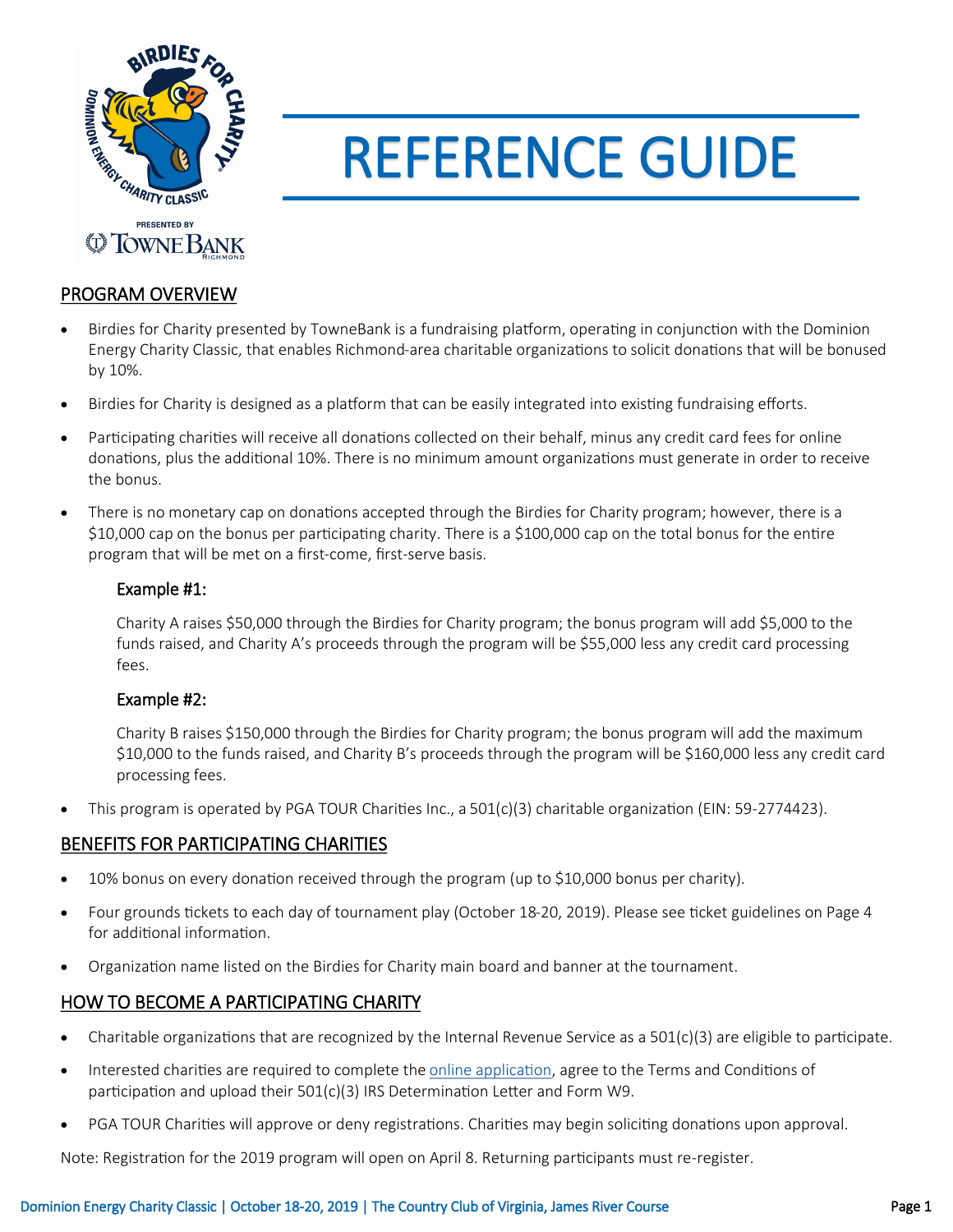# DONATION INFORMATION

- Participating organizations and their volunteers will solicit donations on their own behalf. The PGA TOUR and Dominion Energy Charity Classic will not solicit for any specific organization.
- One-time flat donations are the only type of donation accepted. There is a minimum donation amount of \$25.00 (applies to online and check donations).
- Online donations require a credit or debit card (Mastercard, Visa, Discover and American Express are accepted) and are processed immediately. Credit card fees range from 2.5% - 3.5% and vary based on card.
- Donors who would like to have their gift matched by a corporation must make their gift through Birdies for Charity and complete their company's required paperwork by June 1, and the corporate match must be received by October 20, 2019 to receive a 10% bonus on both gifts.
- Participating charities will receive 100% of donations, minus credit card fees for online donations. The 10% bonus is calculated on the gross amount for online donations.
- Organizations are not responsible for tax-deduction receipts but are encouraged to send gift acknowledgements in a timely fashion upon notification of donation (see "Donor Acknowledgement" on page 3).
- The final day for donations is October 20, 2019. Donations will not be accepted after October 20, 2019.

# HOW TO DONATE

#### **Online** (Credit Card Fees Apply)

- Donors can visit deccgolf.com and click "Birdies for Charity" under the "Charity" tab, then "Donate Now."
- Enter the donation amount and choose a participating charity.
- Fill out the billing information form. Donations will be processed immediately.
- Donors will receive a confirmation email that will serve as a receipt for tax-deduction purposes.

#### By Check

- Donors must make their check out to PGA TOUR Charities Inc. and write the designated participating charity in the memo line.
- Donors can mail their check to:

Dominion Energy Charity Classic 707 East Main Street, Suite 1025 Richmond, Virginia 23219 Attn: Birdies for Charity

• PGA TOUR Charities Inc. will send donors a receipt via mail for tax-deduction purposes.

## Through Donor Advised Funds at the Community Foundation for a Greater Richmond

- Donors can log into their Donor Connect portal and select PGA TOUR Charities Inc. for the grant recommendation.
- Donors can designate the participating organization they wish to donate to in the grant purpose section. (If donors would like to donate to multiple participating organizations, they can designate the organizations and the specific amount that they wish to donate to each organization in the purpose section).
- Donors will follow the prompts to complete the request.

The Community Foundation for a greater Richmond will complete the request by mailing the donation check and grant memorandum to the Dominion Energy Charity Classic.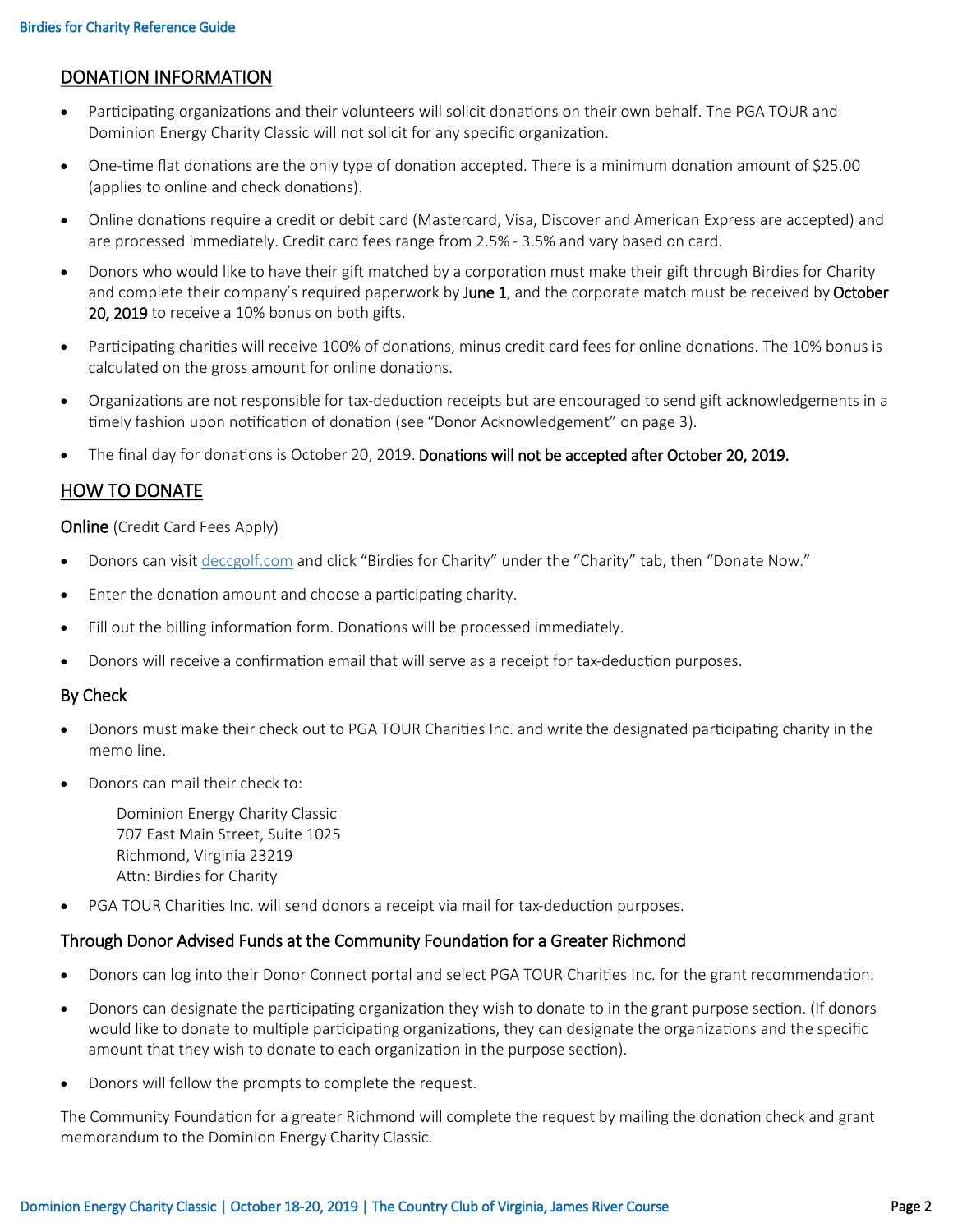## DONOR ACKNOWLEDGEMENT

- Participating charities have 24/7 access to the donation portal, thus will be aware of donations made online and are encouraged to send a thank you letter or email, in a timely manner, to continue the direct relationship with the donor.
- When a donation is received via check, the Birdies for Charity Coordinator, Kali Edsall, will notify the charity. Thus, participating charities will be aware of all check contributions and are encouraged to send a thank you letter or email, in a timely manner, to continue the direct relationship with the donor.
- PGA TOUR Charities will email (online donations) or mail (check donations) receipts for tax deduction purposes.

# ACCESSING YOUR ONLINE DONOR PORTAL

- For participating charities to access their online donor portal, please visit<https://pgatourcharities.org/>
- Click the person symbol in the upper right-hand corner and select "Register;"
- Fill out the form (Note: you must use the email address associated with your registration for Birdies for Charity);
- You will receive a code via email to verify your email.
- Login with your new username and password (Note: you must use your username, not email, when logging back in).
- Click on "Donors by Charity Report" to view your donor information for online donations. "Anonymous" donations indicate the donor has asked PGA TOUR Charities to not share their information. This report is updated in real time.

## FUNDS DISTRIBUTION

- Checks will be mailed in two installments to all participating charities with donated funds.
- Any funds generated as of August 31, not including the 10% bonus, will be distributed by October 31. Funds generated September 1 through the conclusion of the Dominion Energy Charity Classic on October 20, plus the 10% bonus on all funds donated, will be distributed by December 31, 2019. These dates are subject to change.

Note: Checks will be mailed to the address noted on organization's registration form.

#### BIRDIES PROGRAM AWARDS

• The 2019 program will award the top participating organization in each of the following categories:

#### Award #1:

The one participating organization to generate the most funds through the 2019 program will receive one Honorary Observer twosome in the 2020 tournament.

#### Award #2:

The one participating organization to generate the highest number of donations through the 2019 program will receive four tickets to the Tuckahoe Club hospitality venue at the 2020 tournament.

#### Award #3:

The one participating organization to receive the first donation through the 2019 program following the launch will receive Dominion Energy Charity Classic branded gear for four people.

- Prizes are determined by the PGA TOUR and Dominion Energy Charity Classic and are subject to change.
- See the [Birdies for Charity presented by TowneBank toolkit](https://www.dropbox.com/sh/51bblkkk5kv7kus/AAB32hN-3rYf-7ALxW7Umf1ra?dl=0) for full terms and conditions.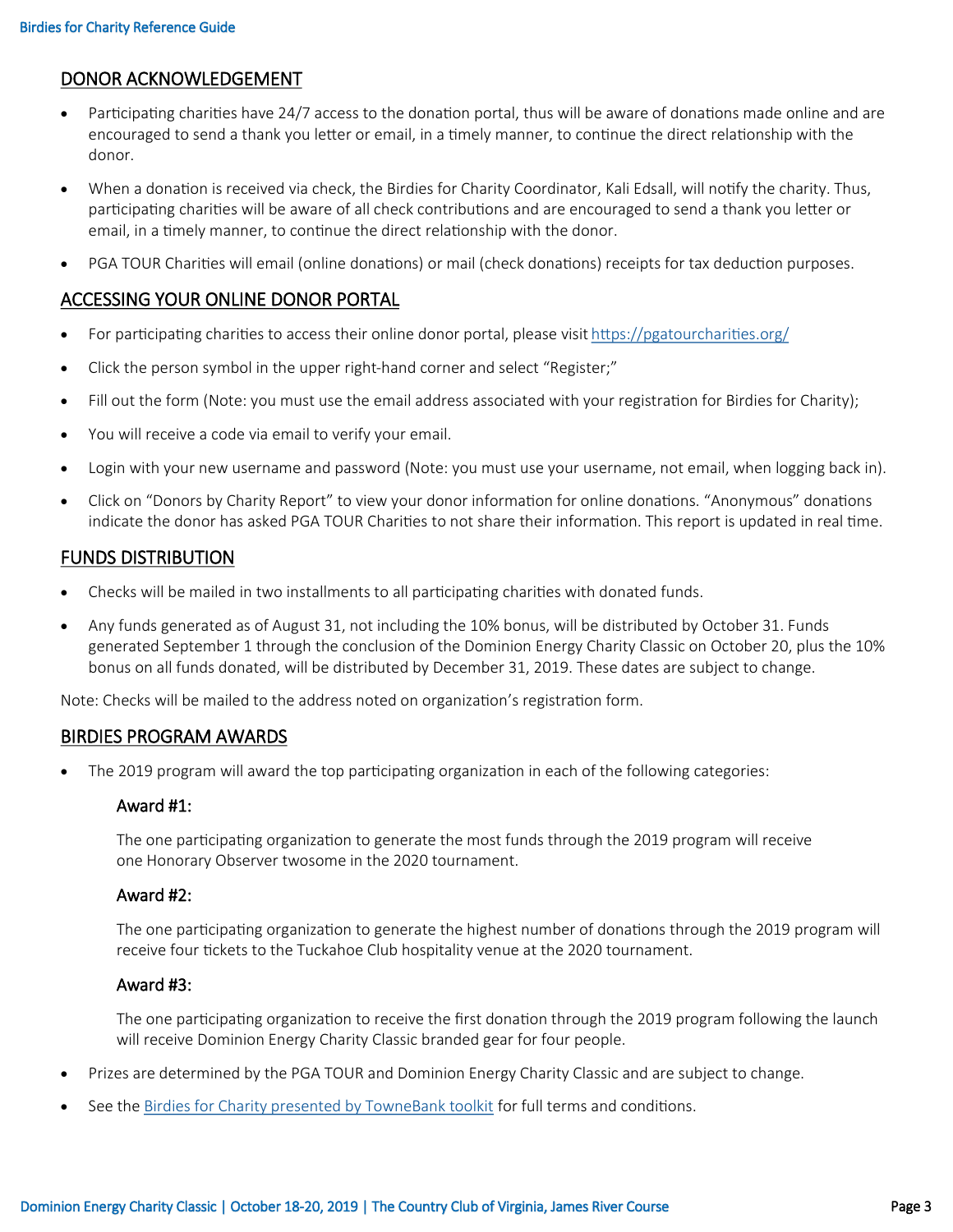# PROGRAM TIMELINE

## April 8, 2019:

• Registration for the 2019 program opens (Charities begin soliciting donations upon approval)

Note: All interested organizations (new and returning) must register to participate in the 2019 program.

#### April 8, 2019—October 20, 2019:

• Participating organizations solicit donations

#### June 1, 2019:

• Deadline for corporate matching gift forms to be submitted

## August 1, 2019:

• Signage and Shipping Form due to Kali Edsall

Note: The Signage and Shipping Form can be found in the Toolkit and pertains to the onsite benefits for participating charities (see page 1).

## August 31, 2019:

• Cutoff for donations to be included in October 31 distribution

## September 2019:

• Participating organizations receive four grounds tickets to each day of tournament play in the mail

## October 18, 2019:

• Dominion Energy Charity Classic begins

#### October 20, 2019:

Final day of tournament and Birdies for Charity program Donations (online and check) will not be accepted after October 20.

#### October 31, 2019:

• Funds generated as of August 31 distributed to organizations via mail

#### December 2019:

• Winners of the Birdies Program Awards are announced

#### December 31, 2019:

• Funds generated between September 1 and October 20, plus 10% bonus for funds generated, distributed to organizations via mail

## PROMOTIONAL MESSAGING GUIDELINES

- The official name of the program is Birdies for Charity presented by TowneBank.
- The first time the program is mentioned in communications, please refer to the name of the program as **Birdies for** Charity presented by TowneBank. Subsequent mentions can be referred to as Birdies for Charity.
- The Dominion Energy Charity Classic and PGA TOUR operate the Birdies for Charity program. Please use Dominion Energy Charity Classic when referencing the tournament. If you would like to reference the PGA TOUR, please use PGA TOUR.